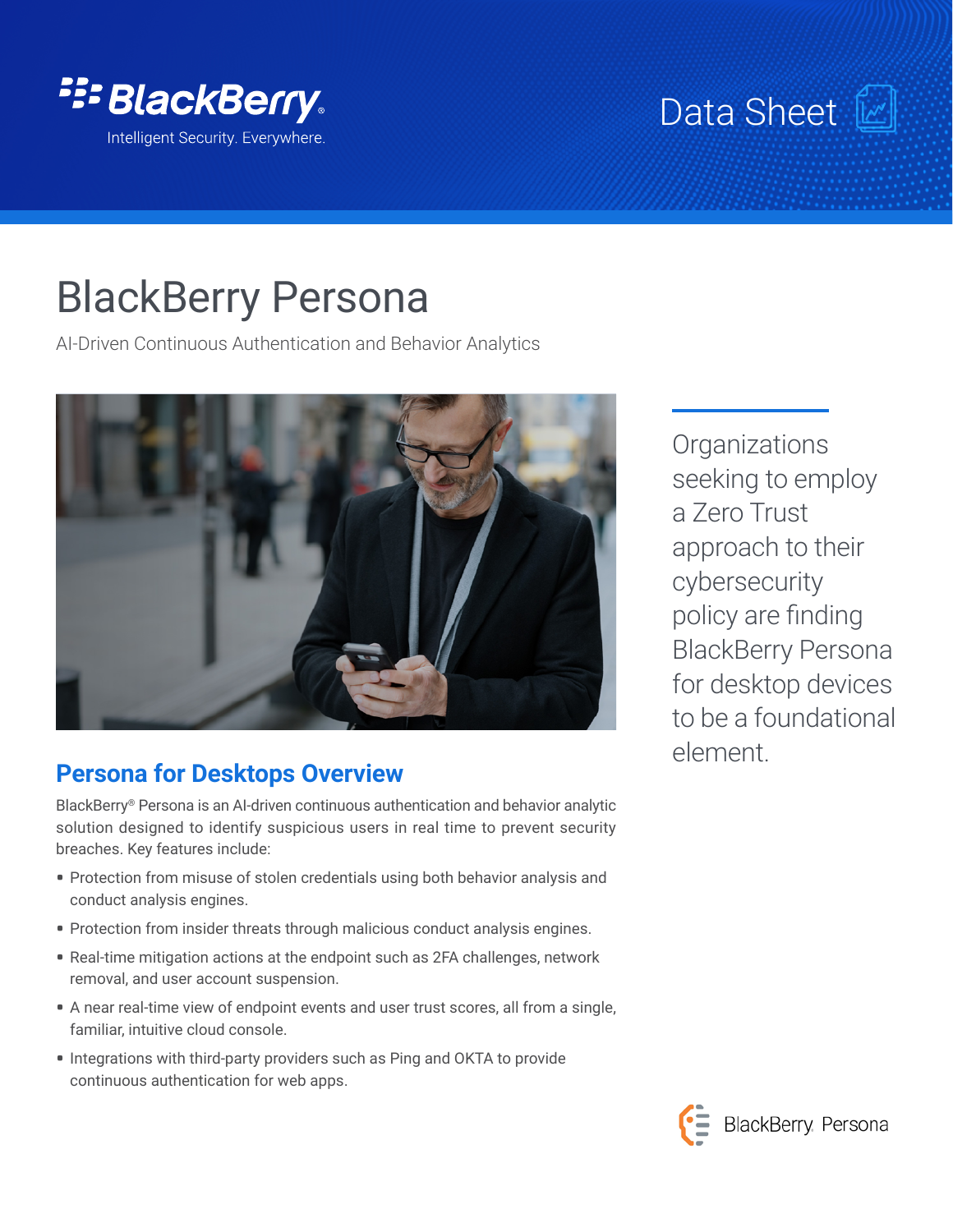## **Key Use Cases**

Organizations seeking to employ a Zero Trust approach to their cybersecurity policy are finding BlackBerry Persona for desktop devices to be a foundational element. As proven with BlackBerry Persona for mobile devices (a component of the BlackBerry Spark® Unified Endpoint Management Suite), BlackBerry Persona for desktops leverages behavior analysis and conduct-based ML models to create a real-time user trust score on the device. This information will be used to trigger automated mitigation actions, enabling attacks involving user credentials to be stopped within minutes. When deployed, BlackBerry Persona immediately solves these enterprise security issues:

- **• Stolen Credentials —** BlackBerry Persona protects an organization from damage done when employee credentials have been compromised. BlackBerry Persona analyzes the user's interaction with their device in real time via behavior analysis and conduct models — and makes a determination of user risk. If the user exceeds the risk threshold, alerts are sent to the cloud and automated mitigation actions such as prompting for a second-factor authentication method are taken.
- **• Insider Threats —** BlackBerry Persona protects an organization from damage done from rogue employees by continuously analyzing their conduct and determining if their actions are malicious. If an employee's normal conduct deviates from their standard behavior, such as downloading risky applications and data exfiltration, BlackBerry Persona will identify this conduct as anomalous. Alerts and proactive actions will be taken, based on administrator-defined policy.
- **• Physical Compromises —** BlackBerry Persona protects employees and organizations against attacks where the device has been physically compromised and/or stolen. If unauthorized users gain access to the endpoint, the behavior analysis models (keystroke, mouse) can sense a new user and send alerts or lock the device. These actions happen automatically at the endpoint and don't require a network connection or interaction with the cloud.



"...BlackBerry Persona for desktops leverages behavior analysis and conduct-based ML models to create a real-time user trust score on the device."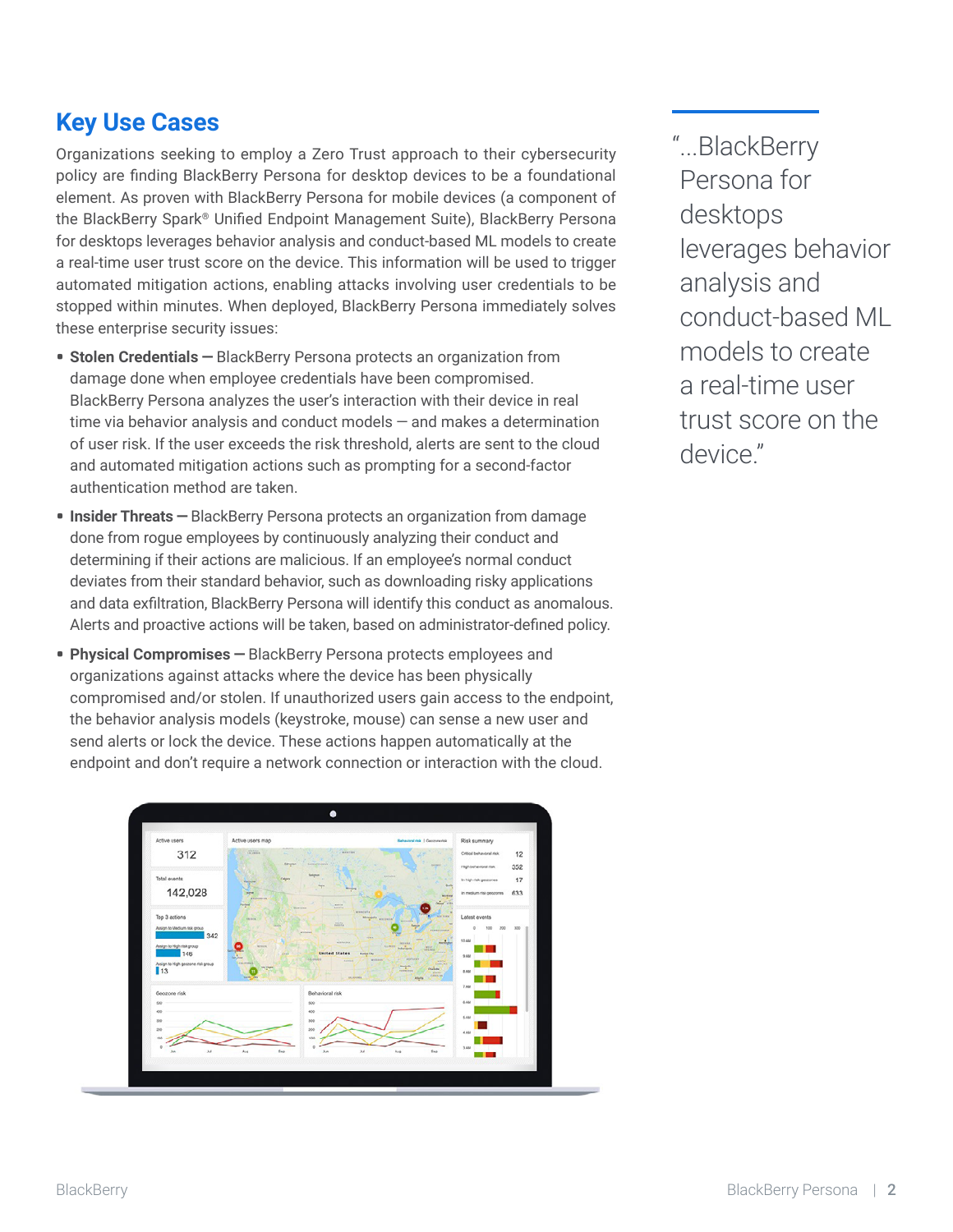#### **How it Works**

The machine learning capability of BlackBerry Persona enables the system to identify behavioral and location patterns of multiple users to determine location risk. For example, if the system identifies repeated patterns of large clusters of employees in the same location, it can automatically determine that as a work location, or if the business chooses to, it can preload known locations.

With continuous authentication, BlackBerry Persona uses behavior analysis to recognize typical desktop software usage patterns to determine what behavior is high or low risk in real time. The usage-based patterns include time of day and how the user is using the software, forwarding internally vs. externally, etc. BlackBerry Persona uses a range of other factors to decide what level of access should be granted to an employee or contractor profile at any given moment, including:

- **• Behavioral Analytics:** BlackBerry Persona evaluates a user's input characteristics to determine a behavioral analytic standard from which a determination on user credential authenticity is made.
- **• Behavioral Location:** BlackBerry Persona looks at the frequency and patterns of users, based on predictive analysis of anonymized location data to determine a location-based risk score.
- **• Network Trust:** BlackBerry Persona determines the frequency of network use and adjusts security dynamically based on that profile. Accessing a public Wi-Fi for the first time would adjust the risk score accordingly.
- **• Usage Anomalies\*:** BlackBerry Persona assesses the application usage and gauges acceptable usage from anomalous usage to determine trust of the user's credentials.

#### **Risk Score Analysis: Dynamically Adopt the Security Requirements**

BlackBerry Persona has the unique capability to grant access and issue authentication challenges based on real-time risk analysis, enhancing end-user experience and productivity without sacrificing security policies. Based on real-time risk score analysis, BlackBerry Persona can:

- **•** Grant Access
- **•** Adopt a Policy
- **•** Issue an Authentication Challenge
- **•** Alert and Remediate

BlackBerry Persona dynamically adapts security and policy posture and will apply remediation when needed. This allows the user experience and security/policy posture to be mutually and dynamically optimized, versus in conflict.

\*Pending Features

"With continuous authentication, **BlackBerry** Persona uses behavior analysis to recognize typical desktop software usage patterns to determine what behavior is high or low risk in real time"